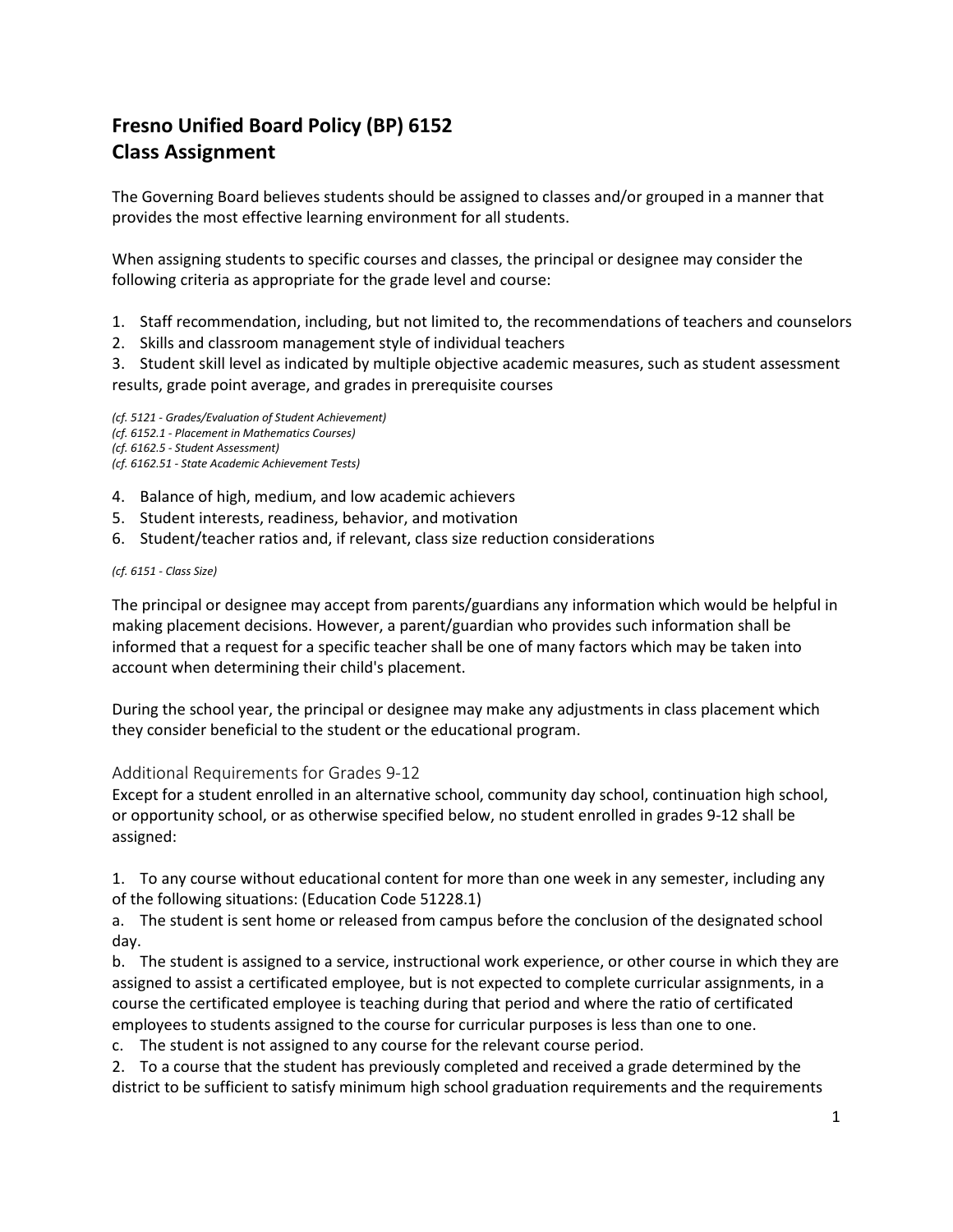and prerequisites for admission to California public postsecondary institutions, unless the course has been designed to be taken more than once because students are exposed to a new curriculum year to year and are therefore expected to derive educational value from taking the course again (Education Code 51228.2)

*(cf. 6181 - Alternative Schools/Programs of Choice) (cf. 6184 - Continuation Education) (cf. 6185 - Community Day School)*

An exception to item #1 or #2 above may be made only if all of the following conditions are satisfied: (Education Code 51228.1, 51228.2)

1. The student, or the student's parent/guardian if they are younger than age 18 years, has consented in writing to the assignment.

2. A school official has determined that the student will benefit from being assigned to the course period.

3. The principal or assistant principal has stated in a written document maintained at the school that, for the relevant school year, no students are assigned to those classes unless the school has obtained the student's or parent/guardian's consent and determined that the student will benefit from the assignment.

In addition, under no circumstances shall a student be assigned to a course period without educational content or a course they have already satisfactorily completed because there are insufficient curricular course offerings for the student to take during the relevant period of the school day. (Education Code 51228.1, 51228.2)

The above limitations on class assignments shall not affect the authority of the Superintendent or designee to permit the enrollment of a student in a dual enrollment, independent study, evening high school program, or other class or course authorized by law. (Education Code 51228.1, 51228.2)

*(cf. 6158 - Independent Study) (cf. 6172.1 - Concurrent Enrollment in College Courses)*

Any complaint that the district has not complied with the requirements in this section regarding assignments in grades 9-12 may be filed in accordance with the district's procedures in AR 1312.3 - Uniform Complaint Procedures. A complainant not satisfied with the district's decision may appeal the decision to the California Department of Education (CDE). If the district or the CDE finds merit in an appeal, the district shall provide a remedy to the affected student. (Education Code 51228.3; 5 CCR 4600-4687)

*(cf. 1312.3 - Uniform Complaint Procedures)*

*Fresno Unified School District prohibits discrimination, harassment (including sexual harassment), intimidation, and bullying based on actual or perceived race, color, ethnicity, national origin, immigration status, ancestry, age (40 and above), religious creed, religion, political belief or affiliation, gender, gender identity, gender expression, genetic information, mental or physical disability, sex, sexual orientation, marital status, pregnancy or parental status, childbirth, breastfeeding/lactation status, medical condition, military and veteran status, or association with a person or a group with one or more of these actual or perceived characteristics or any other basis protected by law or regulation, in its educational program(s) or employment.*

Legal Reference: EDUCATION CODE 35020 Duties of employees fixed by governing board 35160 Authority of the board